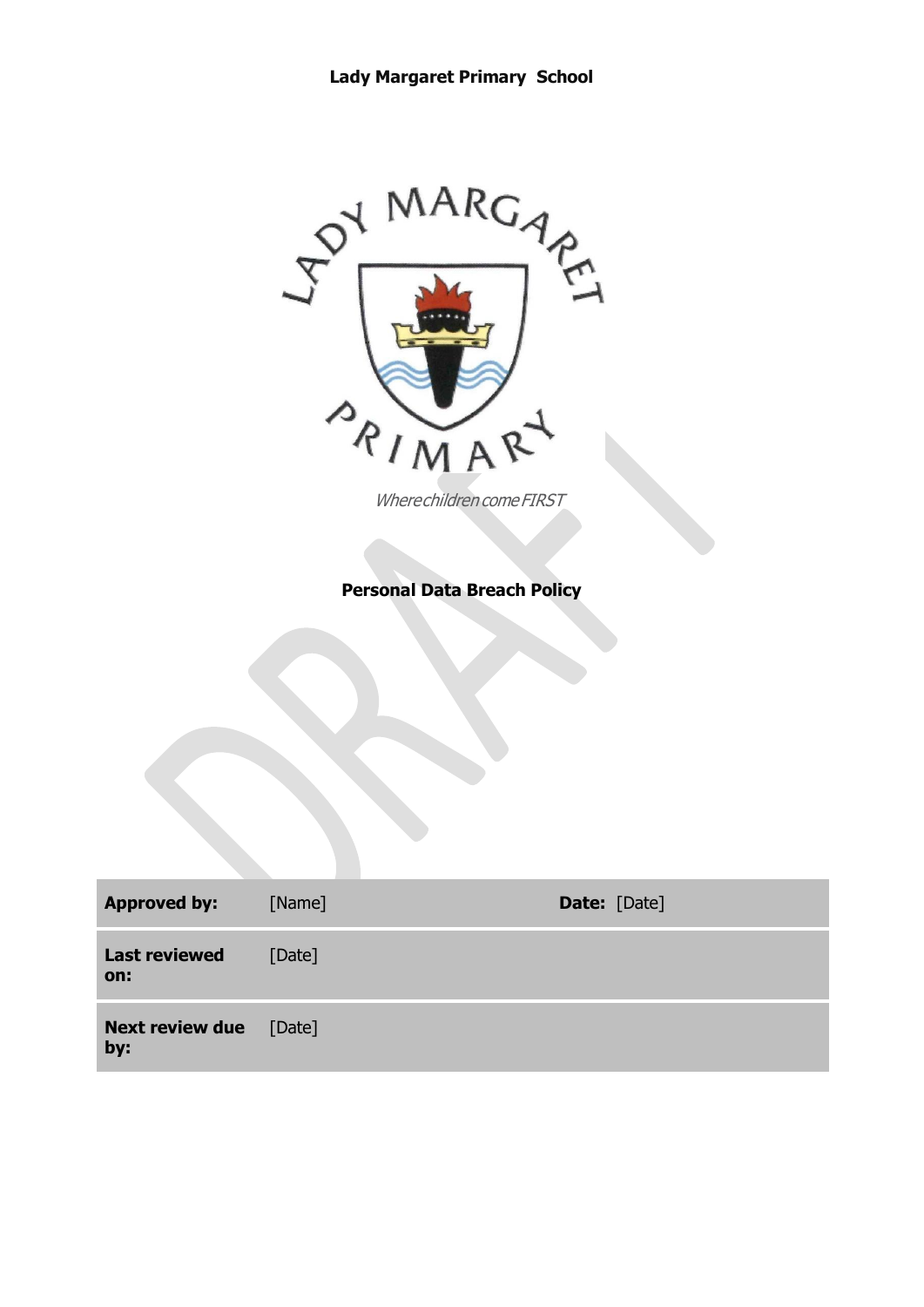This policy supports the **Rights Respecting principles** adopted by Lady Margaret Primary School and is particular relevant to the following articles:



The General Data Protection Regulation (GDPR) aims to protect the rights of individuals about whom data is obtained, stored, processed or supplied and requires that organisations take appropriate security measures against unauthorised access, alteration, disclosure or destruction of personal data.

The GDPR places obligations on staff to report actual or suspected data breaches and our procedure for dealing with breaches is set out below. All members of staff are required to familiarise themselves with its content and comply with the provisions contained in it.

Training will be provided to all staff to enable them to carry out their obligations within this policy.

Data Processors will be provided with a copy of this policy and will be required to notify the School of any data breach without undue delay after becoming aware of the data breach. Failure to do so may result in a breach to the terms of the processing agreement.

Breach of this policy will be treated as a disciplinary offence which may result in disciplinary action under the School's Disciplinary Policy and Procedure up to and including summary dismissal depending on the seriousness of the breach.

This policy does not form part of any individual's terms and conditions of employment with the School and is not intended to have contractual effect. Changes to data protection legislation will be monitored and further amendments may be required to this policy in order to remain compliant with legal obligations.

#### **Definitions**

#### **Personal Data**

Personal data is any information relating to an individual where the individual can be identified (directly or indirectly) from that data alone or in combination with other identifiers we possess or can reasonably access. This includes special category data and pseudonymised personal data but excludes anonymous data or data that has had the identity of an individual permanently removed.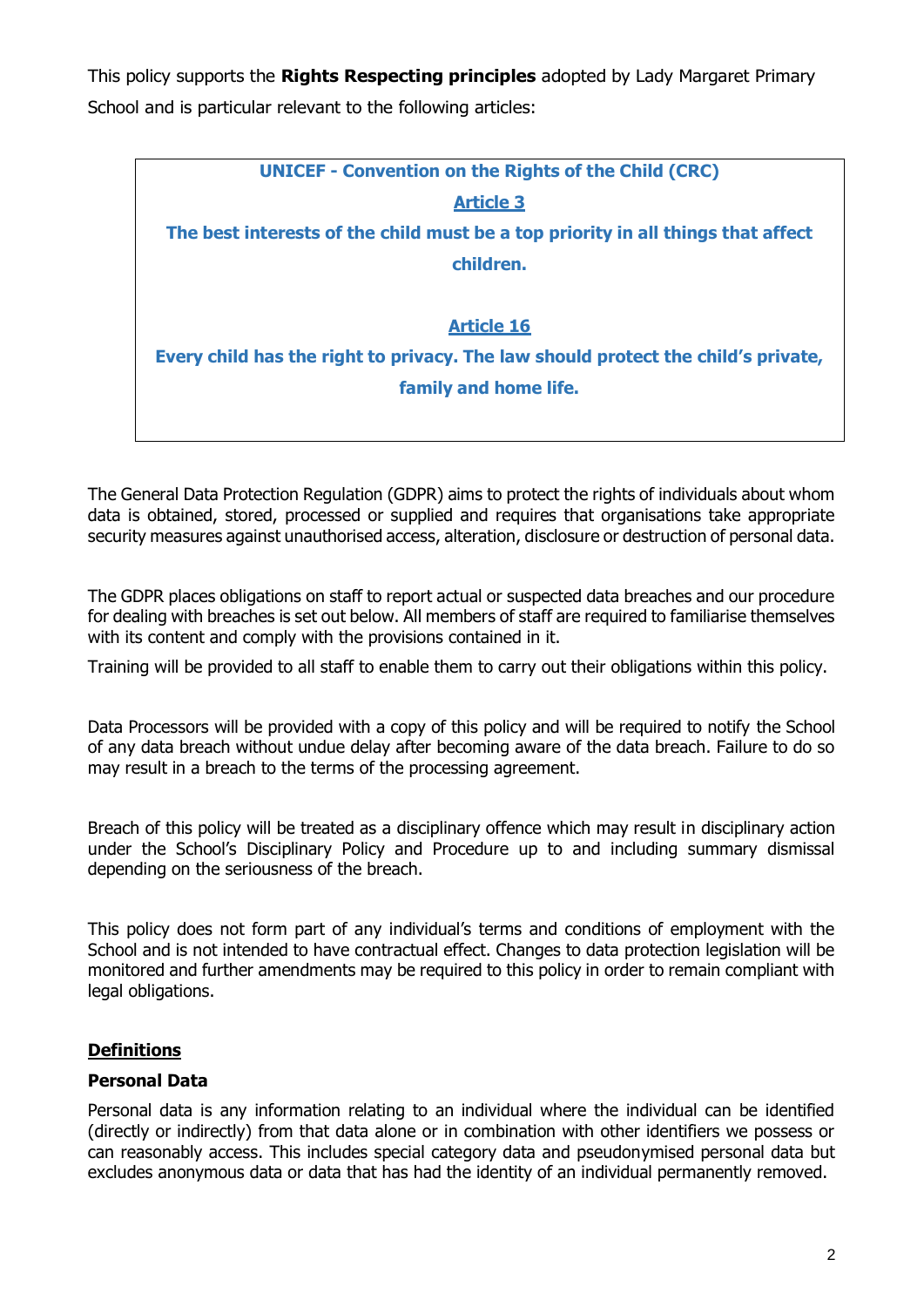Personal data can be factual (for examples a name, email address, location or date of birth) or an opinion about that person's actions or behaviour.

Personal data will be stored either electronically or as part of a structured manual filing system in such a way that it can be retrieved automatically by reference to the individual or criteria relating to that individual.

#### **Special Category Data**

Previously termed "Sensitive Personal Data", Special Category Data is similar by definition and refers to data concerning an individual's racial or ethnic origin, political or religious beliefs, trade union membership, physical and mental health, sexuality, biometric or genetic data and personal data relating to criminal offences and convictions.

#### **Personal Data Breach**

A personal data breach is a breach of security leading to the accidental or unlawful destruction, loss, alteration, unauthorised disclosure of, or access to, personal data or special category data transmitted, stored or otherwise processed.

### **Data Subject**

Person to whom the personal data relates.

#### **ICO**

ICO is the Information Commissioner's Office, the UK's independent regulator for data protection and information.

This procedure is based on [guidance on personal data breaches](https://ico.org.uk/for-organisations/guide-to-the-general-data-protection-regulation-gdpr/personal-data-breaches/) produced by the ICO.

#### **Responsibility**

The Headteacher has overall responsibility for breach notification within the School. They are responsible for ensuring breach notification processes are adhered to by all staff and are the designated point of contact for personal data breaches.

On finding or causing a breach, or potential breach, the staff member or data processor must immediately notify the Headteacher:

In the absence of the headteacher, please do contact Amanda Hancock school business manager.

#### **The Data Protection Officer (DPO)**

The (DPO) is responsible for overseeing this policy and developing data-related policies and guidelines.

Please contact the DPO with any questions about the operation of this policy or the GDPR or if you have any concerns that this policy is not being or has not been followed.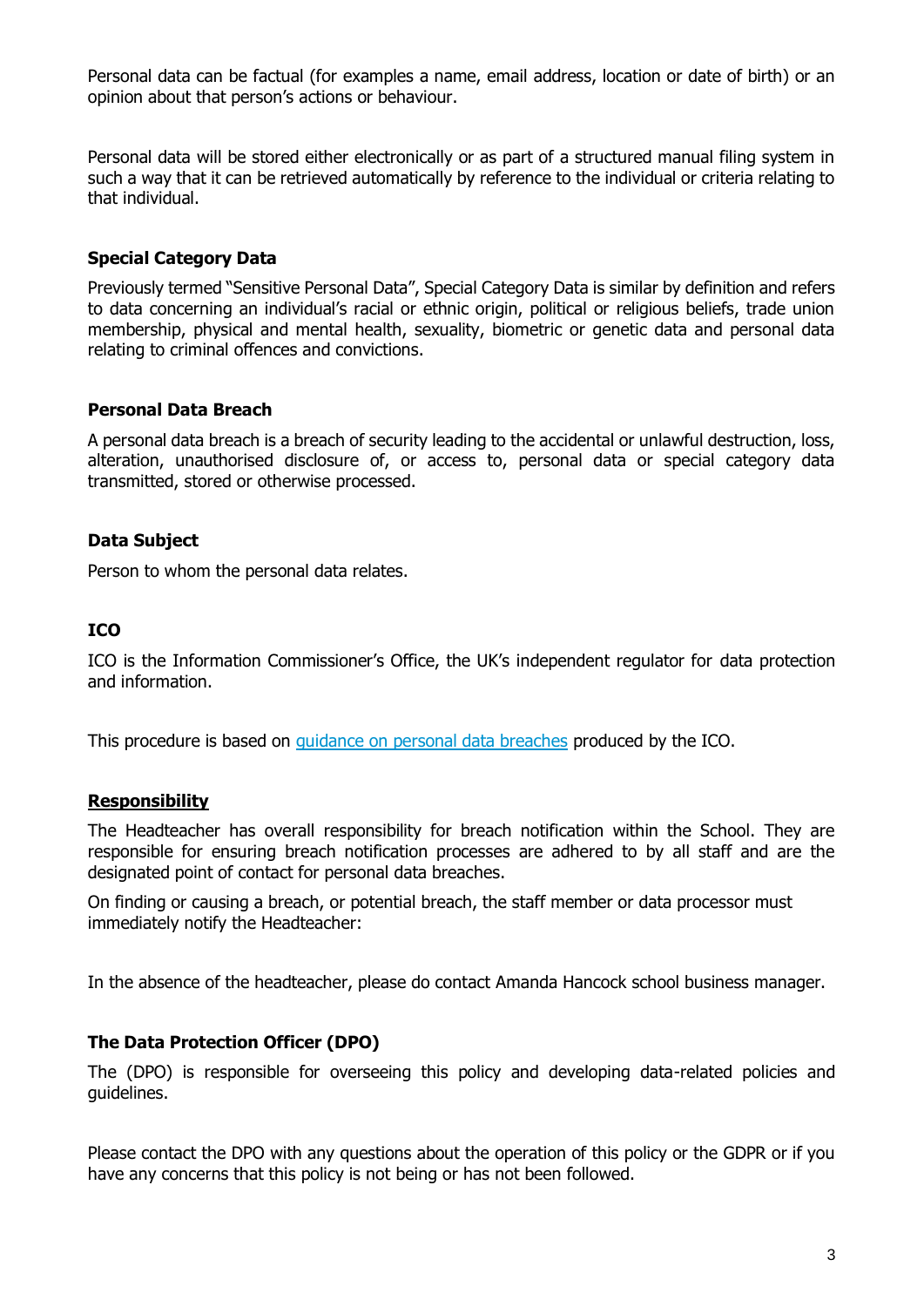The DPO's contact details are set out below: -

| <b>Data Protection Officer</b>          | Craig Stilwell                     |  |
|-----------------------------------------|------------------------------------|--|
| Company:                                | Judicium Consulting Ltd            |  |
| <b>Address:</b>                         | 72 Cannon Street, London, EC4N 6AE |  |
| <b>Email:</b> dataservices@judicium.com | Web: www.judiciumeducation.co.uk   |  |
| Telephone: 0203 326 9174                |                                    |  |

# **Security and Data-Related Policies**

Staff should refer to the following policies that are related to this policy: -

- Security Policy which sets out the School's guidelines and processes on keeping personal data secure against loss and misuse.
- Data Protection Policy which sets out the School's obligations under GDPR about how they process personal data.

These policies are also designed to protect personal data and can be found in the staff shared drive [T:\2. Policies and Procedures](file://///lm-cur-srv01/Staff_Shared$/2.%20Policies%20and%20Procedures)

# **Data Breach Procedure**

### **What Is A Personal Data Breach?**

A personal data breach is a breach of security leading to the accidental or unlawful destruction, loss, alteration, unauthorised disclosure of, or access to, personal data or special category data transmitted, stored or otherwise processed.

Examples of a data breach could include the following (but are not exhaustive): -

- Loss or theft of data or equipment on which data is stored, for example loss of a laptop or a paper file (this includes accidental loss);
- Accidently destroyed
- Inappropriate access controls allowing unauthorised use;
- Equipment failure;
- Human error (for example sending an email or SMS to the wrong recipient);
- Disclosed or made available where it should not have been
- Unforeseen circumstances such as a fire or flood;
- Hacking, phishing and other "blagging" attacks where information is obtained by deceiving whoever holds it.

#### **When Does It Need To Be Reported?**

The School must notify the ICO of a data breach where it is likely to result in a risk to the rights and freedoms of individuals. This means that the breach needs to be more than just losing personal data and if unaddressed the breach is likely to have a significant detrimental effect on individuals.

Examples of where the breach may have a significant effect includes: -

- potential or actual discrimination;
- potential or actual financial loss;
- potential or actual loss of confidentiality;
- risk to physical safety or reputation;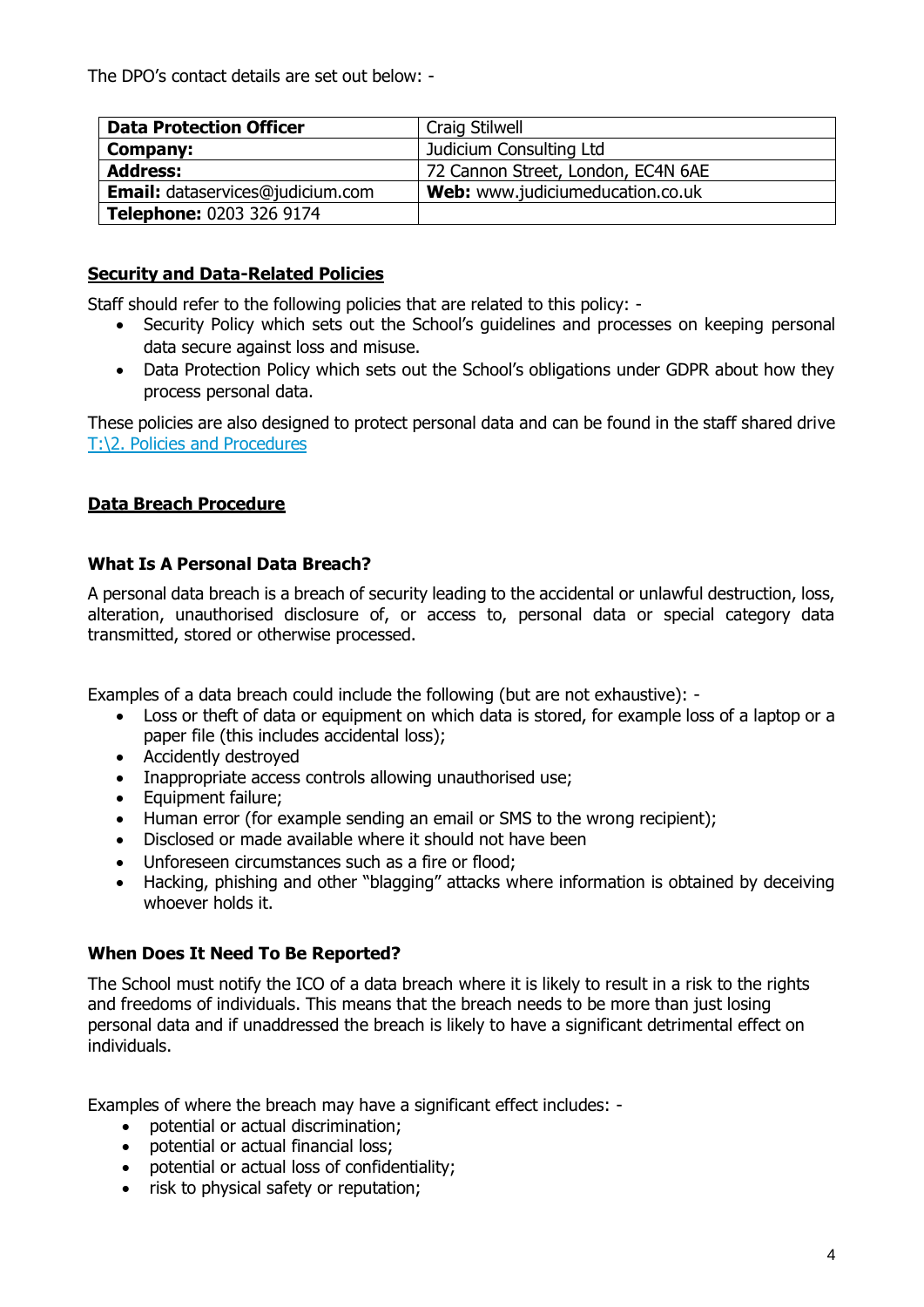- exposure to identity theft (for example through the release of non-public identifiers such as passport details);
- the exposure of the private aspect of a person's life becoming known by others.

If the breach is likely to result in a high risk to the rights and freedoms of individuals then the individuals must also be notified directly.

## **Reporting a Data Breach**

If you know or suspect a personal data breach has occurred or may occur which meets the criteria above, you should: -

- Complete a data breach report form (which can be obtained from the school business manager or downloaded from the school website [www.ladymargaret.ealung.sch.uk;](http://www.ladymargaret.ealung.sch.uk/)
- Email the completed form to sbm@ladymargaret.ealing.sch.uk.

Where appropriate, you should liaise with your line manager about completion of the data report form. Breach reporting is encouraged throughout the School and staff are expected to seek advice if they are unsure as to whether the breach should be reported and/or could result in a risk to the rights and freedom of individuals. They can seek advice from their line manager, a member of the senior leadership team or the DPO.

Once reported, you should not take any further action in relation to the breach. In particular you must not notify any affected individuals or regulators or investigate further. The school business manager will acknowledge receipt of the data breach report form and take appropriate steps to deal with the report in collaboration with the DPO.

#### **Managing and Recording the Breach**

On being notified of a suspected personal data breach, the school business manager will notify the DPO. Collectively they will take immediate steps to establish whether a personal data breach has in fact occurred. If so they will take steps to:-

- Where possible, make all reasonable efforts to contain and minimise the impact of the breach, assisted by relevant staff members or data processors where necessary. (Actions relevant to specific data types are set out at the end of this procedure in appendix 1)
- As far as possible, recover, rectify or delete the data that has been lost, damaged or disclosed;
- Assess and record the breach in the School's data breach register;
- Notify the ICO
- Notify data subjects affected by the breach:
- Notify other appropriate parties to the breach;
- Take steps to prevent future breaches.

#### **Notifying the ICO**

The Headteacher/SBM in consultation with the DPO will consider whether the breach is likely to negatively affect people's rights and freedoms, and cause them any physical, material or nonmaterial damage (e.g. emotional distress), including through:

- Loss of control over their data
- Discrimination
- Identify theft or fraud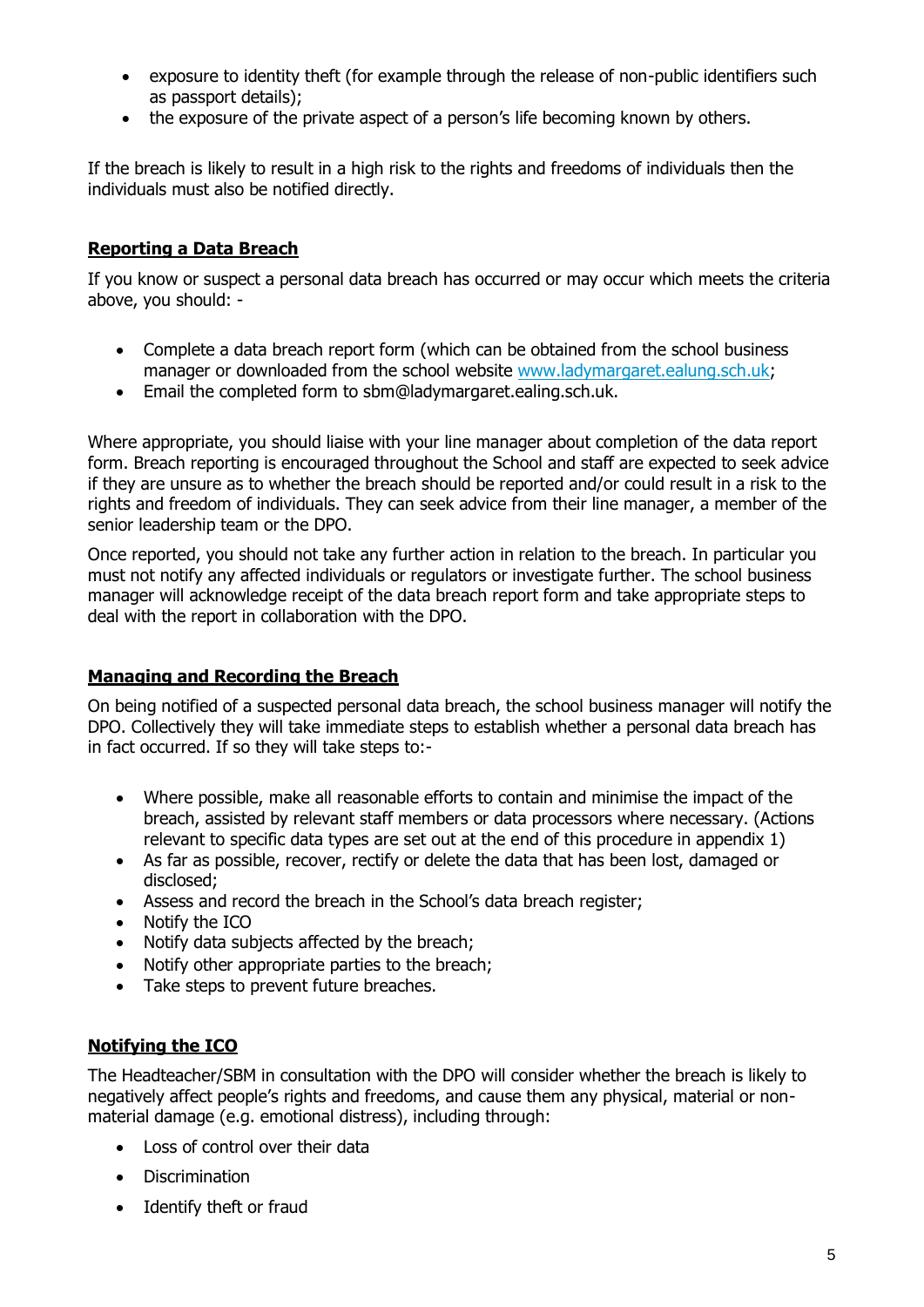- Financial loss
- Unauthorised reversal of pseudonymisation (for example, key-coding)
- Damage to reputation
- Loss of confidentiality
- Any other significant economic or social disadvantage to the individual(s) concerned

The DPO will document the decision (either way), in case it is challenged at a later date by the ICO or an individual affected by the breach. Documented decisions are stored on the school's computer system.

If it's likely that there will be a risk to people's rights and freedoms, the Headteacher/SBM must notify the ICO.

Where the ICO must be notified, the Headteacher/SBM will do this via the 'report a breach' page [of the ICO website](https://ico.org.uk/for-organisations/report-a-breach/) within **72 hours**.

The Headteacher/SBM will set out:

- A description of the nature of the personal data breach including, where possible:
	- o The categories and approximate number of individuals concerned
	- $\circ$  The categories and approximate number of personal data records concerned
- The name and contact details of the DPO
- A description of the likely consequences of the personal data breach
	- $\circ$  A description of the measures that have been, or will be taken, to deal with the breach and mitigate any possible adverse effects on the individual(s) concerned
- If all the above details are not yet known, the headteacher/SBM will report as much as they can within 72 hours. The report will explain that there is a delay, the reasons why, and when the headteacher/SBM expects to have further information. The headteacher/SBM will submit the remaining information as soon as possible.
- The Headteacher/SBM will alert the DPO and chair of governors

# **Notifying Data Subjects**

The Headteacher/SBM in consultation with the DPO will also assess the risk to individuals, again based on the severity and likelihood of potential or actual impact. If the risk is high, the Headteacher/SBM will promptly inform, in writing, all individuals whose personal data has been breached. This notification will set out:

- o The name and contact details of the DPO
- $\circ$  A description of the likely consequences of the personal data breach
- $\circ$  A description of the measures that have been, or will be, taken to deal with the data breach and mitigate any possible adverse effects on the individual(s) concerned

The SBM will notify any relevant third parties who can help mitigate the loss to individuals – for example, the police, insurers, banks or credit card companies

The SBM will document each breach, irrespective of whether it is reported to the ICO. For each breach, this record will include the:

- o Facts and cause
- o Effects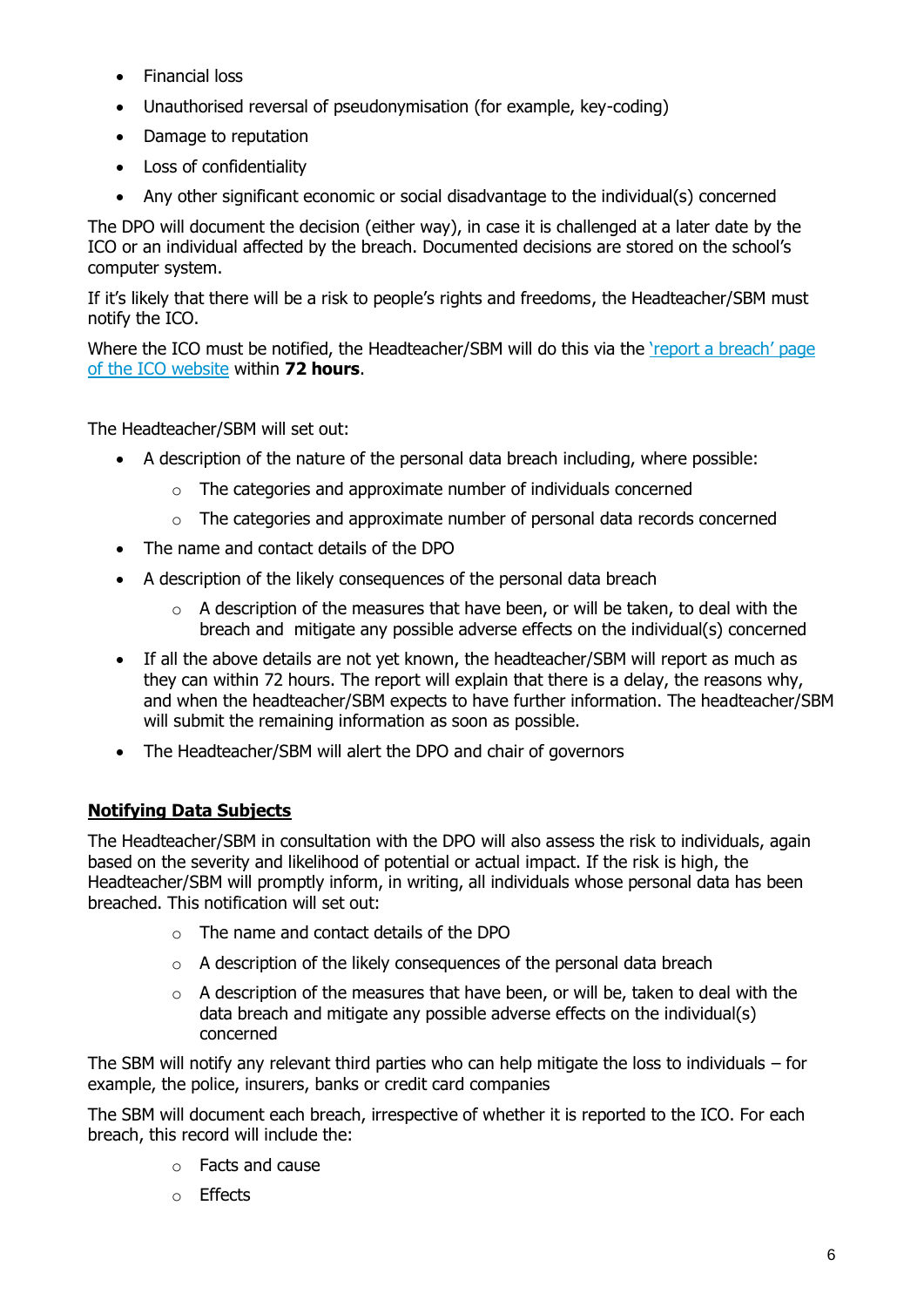o Action taken to contain it and ensure it does not happen again (such as establishing more robust processes or providing further training for individuals)

Records of all breaches will be stored on the school's computer system.

# **Assessing the Breach**

Once initial reporting procedures have been carried out, the School will carry out all necessary investigations into the breach.

The DPO and headteacher/SBM will meet to review what happened and how it can be stopped from happening again. This meeting will happen as soon as reasonably possible.

The School will identify how the breach occurred and take immediate steps to stop or minimise further loss, destruction or unauthorised disclosure of personal data. We will identify ways to recover correct or delete data (for example notifying our insurers or the police if the breach involves stolen hardware or data).

Having dealt with containing the breach, the School will consider the risks associated with the breach. These factors will help determine whether further steps need to be taken (for example notifying the ICO and/or data subjects as set out above). These factors include: -

- What type of data is involved and how sensitive it is;
- The volume of data affected:
- Who is affected by the breach (i.e. the categories and number of people involved);
- The likely consequences of the breach on affected data subjects following containment and whether further issues are likely to materialise;
- Are there any protections in place to secure the data (for example, encryption, password protection, pseudonymisation);
- What has happened to the data;
- What could the data tell a third party about the data subject;
- What are the likely consequences of the personal data breach on the school; and
- Any other wider consequences which may be applicable.

# **Preventing Future Breaches**

Once the data breach has been dealt with, the School will consider its security processes with the aim of preventing further breaches. In order to do this, we will: -

Establish what security measures were in place when the breach occurred;

Assess whether technical or organisational measures can be implemented to prevent the breach happening again;

- Consider whether there is adequate staff awareness of security issues and look to fill any gaps through training or tailored advice;
- Consider whether it's necessary to conduct a privacy or data protection impact assessment;
- Consider whether further audits or data protection steps need to be taken;
- To update the data breach register;
- To debrief governors/management following the investigation.

# **Reporting Data Protection Concerns**

Prevention is always better than dealing with data protection as an after-thought. Data security concerns may arise at any time and we would encourage you to report any concerns (even if they don't meet the criteria of a data breach) that you may have to the School Business Manager,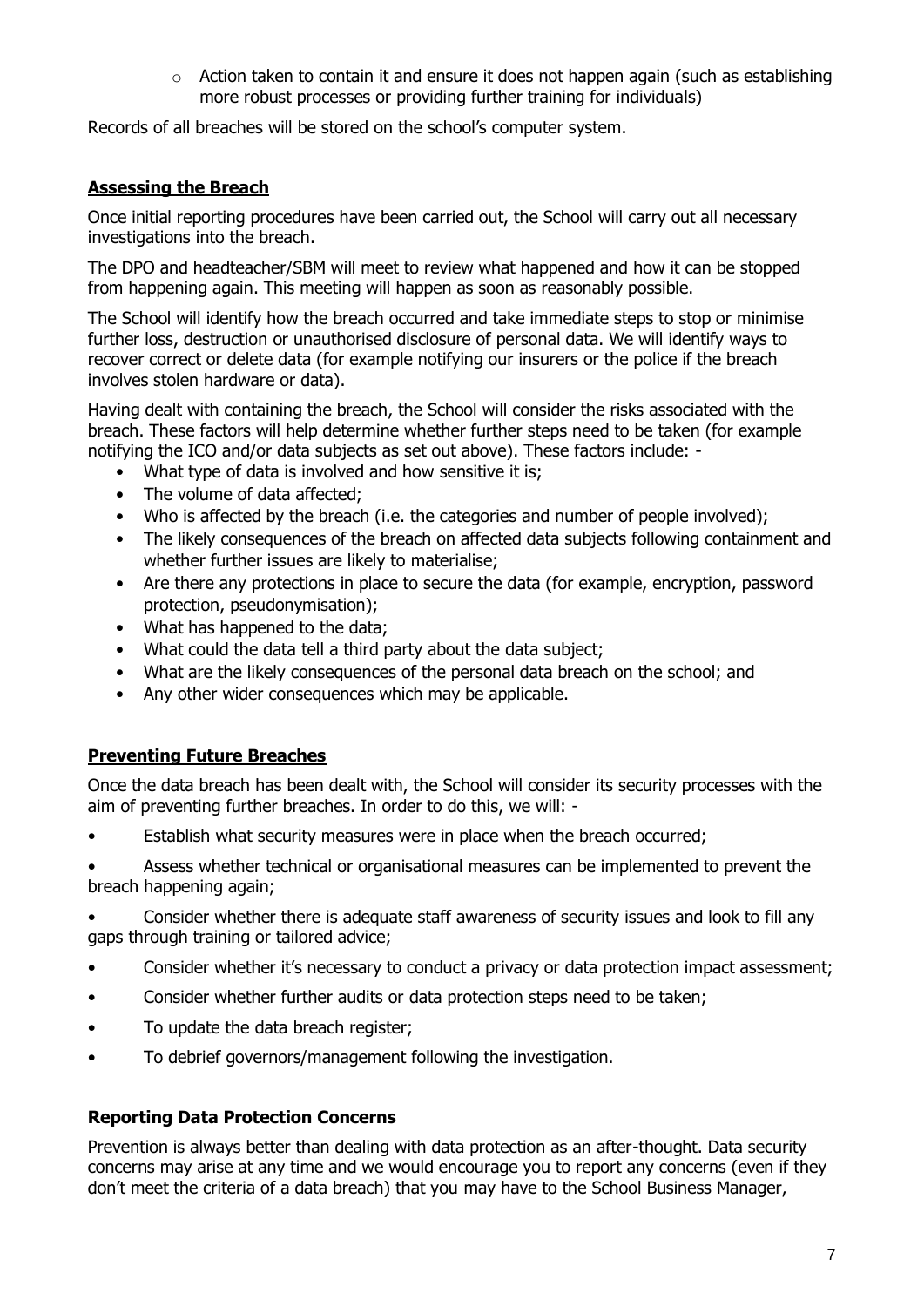Amanda Hancock, the Headteacher or the DPO. This can help capture risks as they emerge, protect the School from data breaches and keep our processes up to date and effective.

# **Monitoring**

We will monitor the effectiveness of this and all of our policies and procedures and conduct a full review and update as appropriate.

Our monitoring and review will include looking at how our policies and procedures are working in practice to reduce the risks posed to the School.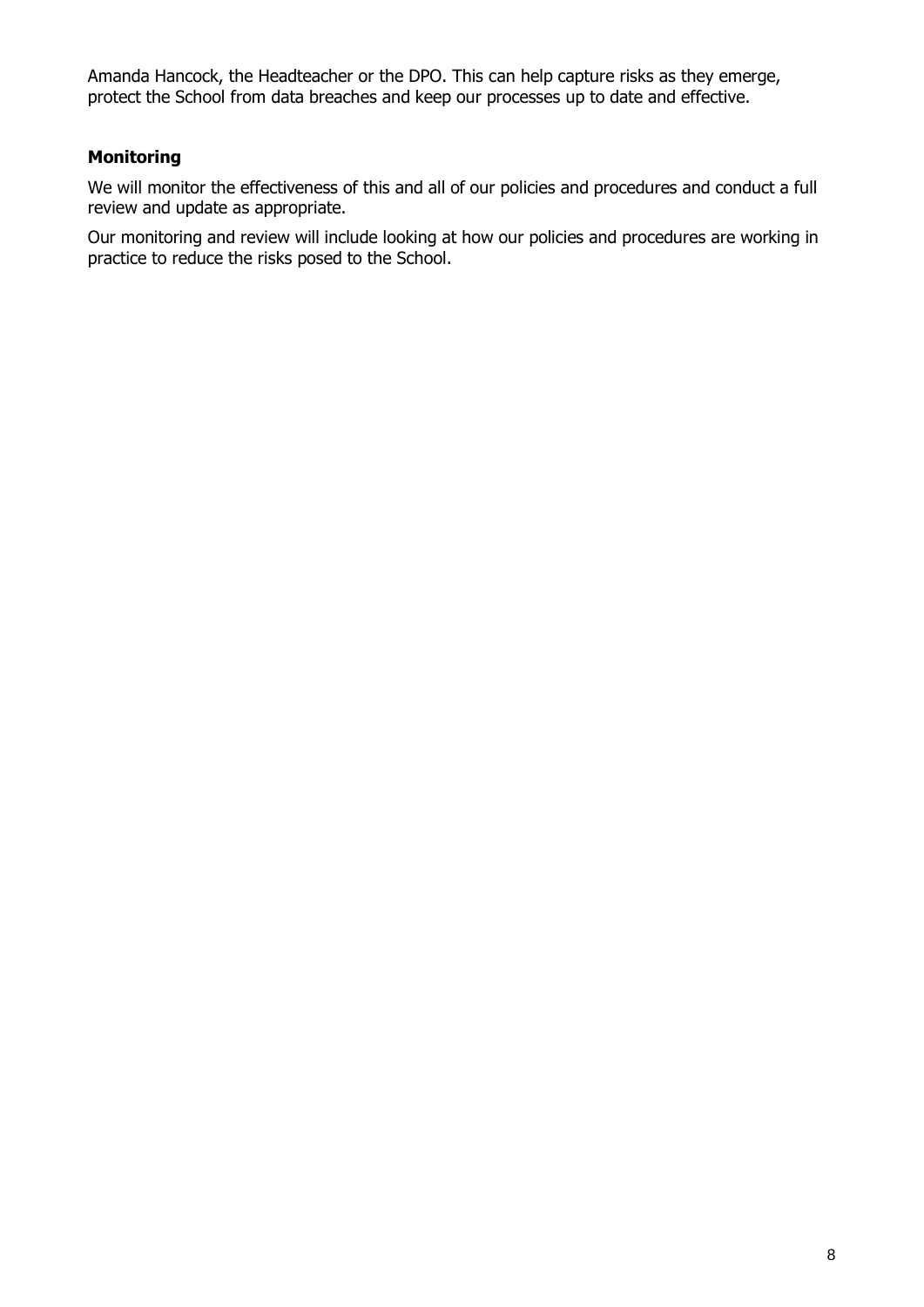### **Appendix 1 -Actions to minimise the impact of data breaches**

We will take the actions set out below to mitigate the impact of different types of data breach, focusing especially on breaches involving particularly risky or sensitive information. We will review the effectiveness of these actions and amend them as necessary after any data breach.

#### **Sensitive information being disclosed via email (including safeguarding records)**

- If special category data (sensitive information) is accidentally made available via email to unauthorised individuals, the sender must attempt to recall the email as soon as they become aware of the error
- Members of staff who receive personal data sent in error must alert the sender and the Headteacher/SBM as soon as they become aware of the error
- If the sender is unavailable or cannot recall the email for any reason, the Headteacher/SBM will ask the ICT support provider Azteq Solutions to recall it
- In any cases where the recall is unsuccessful, the Headteacher/SBM will contact the relevant unauthorised individuals who received the email, explain that the information was sent in error, and request that those individuals delete the information and do not share, publish, save or replicate it in any way
- The Headteacher/SBM will ensure we receive a written response from all the individuals who received the data, confirming that they have complied with this request
- The SBM will carry out an internet search to check that the information has not been made public; if it has, we will contact the publisher/website owner or administrator to request that the information is removed from their website and deleted
- Notification will be sent to the individuals whose personal data has been affected by the incident will include a description of how and when the breach occurred and the data involved. Specific and clear advice will be given on what they can do to protect themselves, and include what action has already been taken to mitigate the risks. Individuals will also be provided with a way in which they can contact the school for further information or to ask questions on what has occurred.

#### **Sensitive information being disclosed via school website**

- If special category data (sensitive information) is accidentally made available via the school website the information will be removed by school administrators as soon as they become aware of the error.
- The website administrators must alert the Headteacher/SBM as soon as they become aware of the error.
- The SBM will carry out an internet search to check that the information has not been made public; if it has, we will contact the publisher/website owner or administrator to request that the information is removed from their website and deleted
- The SBM will ensure we receive a written response from the website owner or administrator confirming that they have complied with this request.
- Notification will be sent to the individuals whose personal data has been affected by the incident will include a description of how and when the breach occurred and the data involved. Specific and clear advice will be given on what they can do to protect themselves, and include what action has already been taken to mitigate the risks. Individuals will also be provided with a way in which they can contact the school for further information or to ask questions on what has occurred.

#### **Sensitive information being disclosed to governors in school reports**

 If special category data (sensitive information) is accidentally shared with governors during meetings, the reports will be immediately withdrawn.